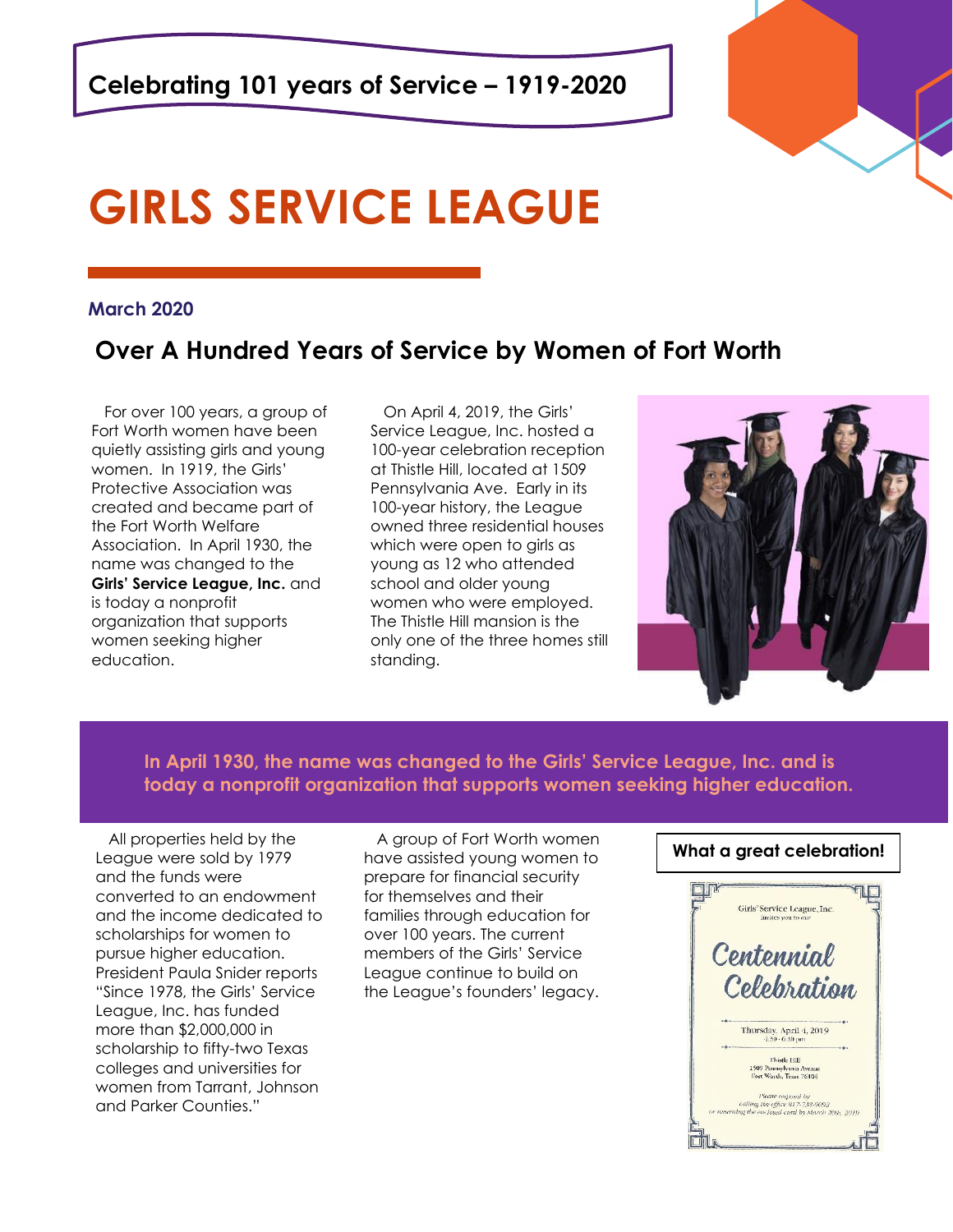## **POSTPONED! MARCH GENERAL MEETING**

**Join us on March 28 at Twigs!**

**GSL General Meeting will take place at 11:00 on March 28th at Twigs, located in The Shops at Clearfork. All members are welcome to join us for lunch and a meeting!** 

**This meeting has been postponed. See everyone at our next meeting!**



#### **PRESIDENT'S MESSAGE**

Thank all of you for your support this year. This has been an exciting year. Your executive officers have been working very hard for you! They are an amazing team. Please come to our next meeting and hear all the news!

Looking forward to seeing you soon.

Paula Snider, 2019 – 2020 GSL President

#### **FROM OUR CHAPLAIN**

Thank you, Lord, for always giving us great leadership in the GSL.

Help us to extend our talents to further our goals in helping women in their educational endeavors.

Be with those who have health problems in the family. Amen

> Jeanette Simcox GSL Chaplain

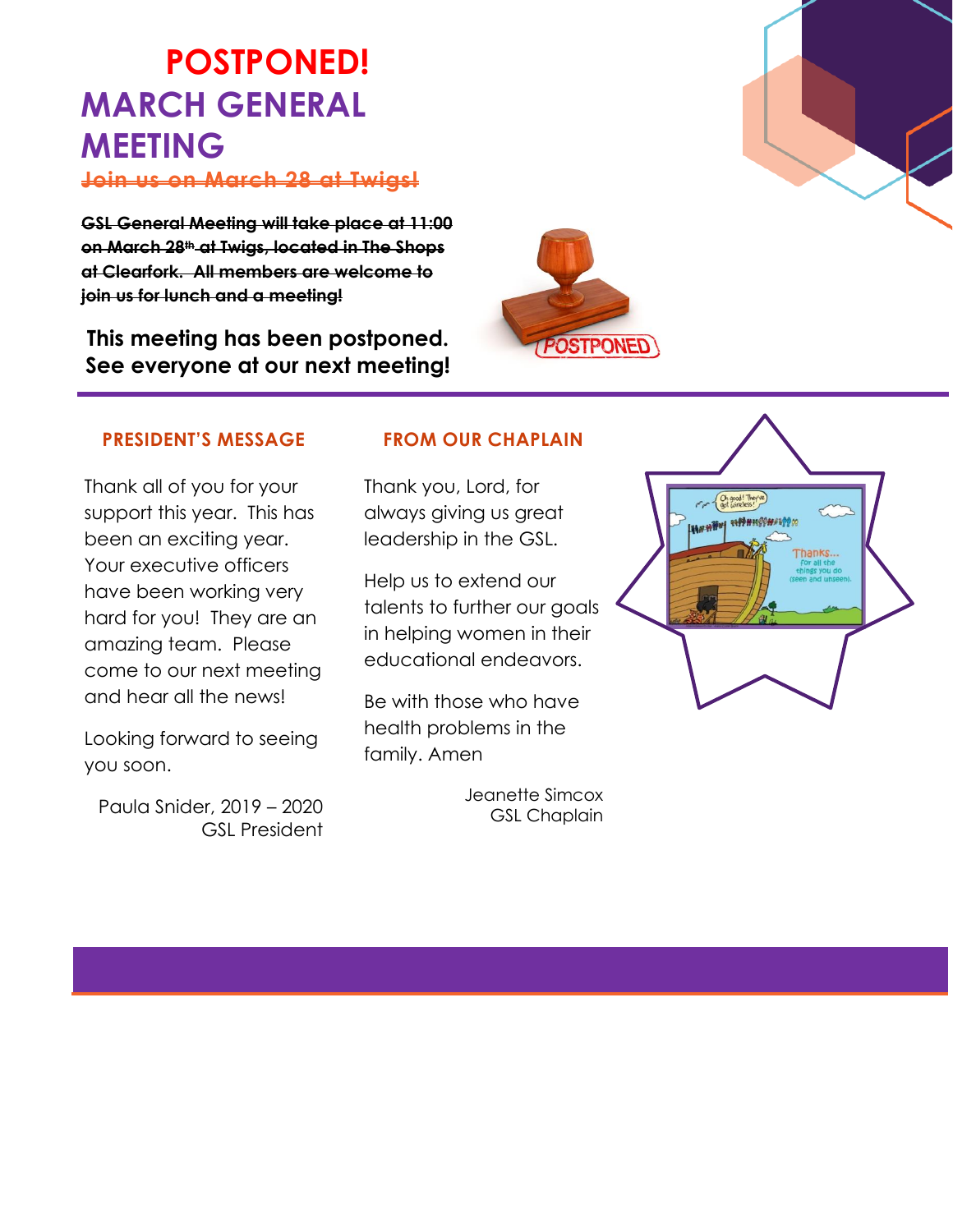# **BYLAWS AND STANDING RULES PROPOSED CHANGES**

Hello GSL members,

Please accept the information below as the FIRST READING of proposed changes to the Bylaws and Standing Rules. If you have any questions or comments, feel free to contact Phyllis Burton-Jenkins at 817- 832-5244 or **[phyllisbrtn@aol.com](mailto:phyllisbrtn@aol.com)**. We will vote on these changes at the next GSL meeting.

#### *Current Bylaws Language*

ARTICLE VIII – STANDING COMMITTEES SECTION 1 The Standing Committees consist of: Bylaws Committee, Finance Trust Committee, Projects Committee, Membership Committee, and Educational Grants Committee.

#### *PROPOSED NEW LANGUAGE*

SECTION 1

The Standing Committees consist of Bylaws Committee, Finance-Trust Committee, Projects Committee, Membership Committee, Educational Scholarships Committee, and History and Archives Committee STANDING RULES

#### *Current Standing Rules Language*

6. The Project Coordinator shall extend congratulations or condolences to members and their immediate families on behalf of the Girls' Service League as necessary.

#### *PROPOSED NEW LANGUAGE*

6.The Office Administrator shall extend congratulations or condolences to members and their immediate families on behalf of the Girls' Service League as necessary.

## **JUNE LUNCHEON**



We are busy planning our summer get-together to be held [on Saturday, June 13.](x-apple-data-detectors://7/) We are still working on the location! The Membership committee wants to increase our GSL membership and plan on inviting all prospective members to this event. We will reach out to our past scholarship recipients, and to anyone our current members suggest might be interested in joining our ranks, and invite them to this [June](x-apple-data-detectors://8/)  [13](x-apple-data-detectors://8/) luncheon. GSL will pay for lunch for all invited guests that attend.

The Membership committee will be sending out an email to our members soon, requesting the names and addresses of anyone they feel might be interested in joining Girls Service League. Then, we can send out invitations to those ladies. Stay tuned! More information will follow.